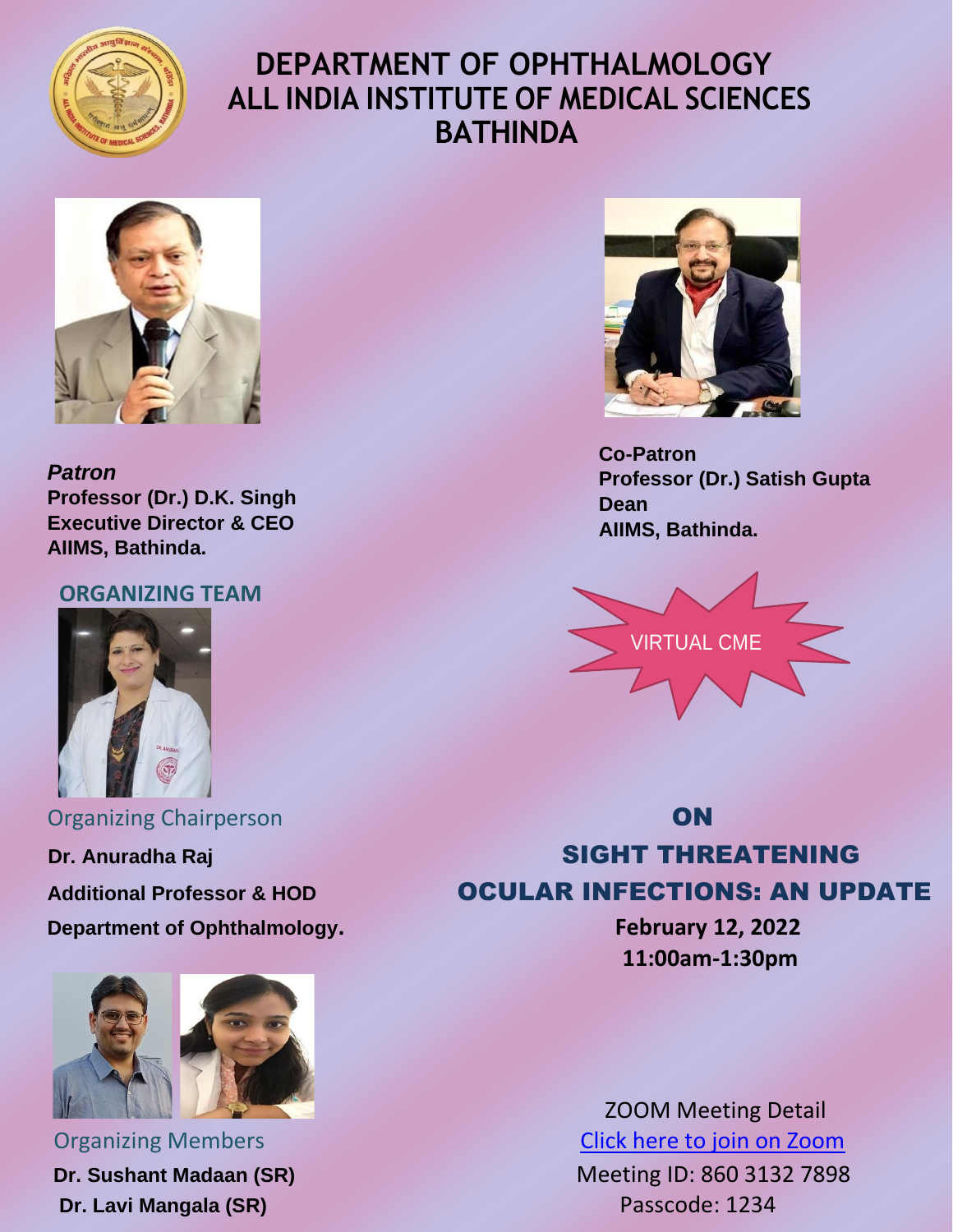#### **OUR CHAIRPERSONS**



Dr. Sanjeev Kumar Mittal Dr. Ramandeep Singh AIIMS, Rishikesh PGIMER, Chandigarh



Professor & Head Professor, Advanced Eye Centre

### **EMINENT SPEAKERS**



 Dr. Munish Dhawan Professor & HOD GMC-Faridkot



Dr Anupam Dr. Amit Raj AIIMS-Rishikesh AIIMS-Patna



Additional Professor Additional Professor